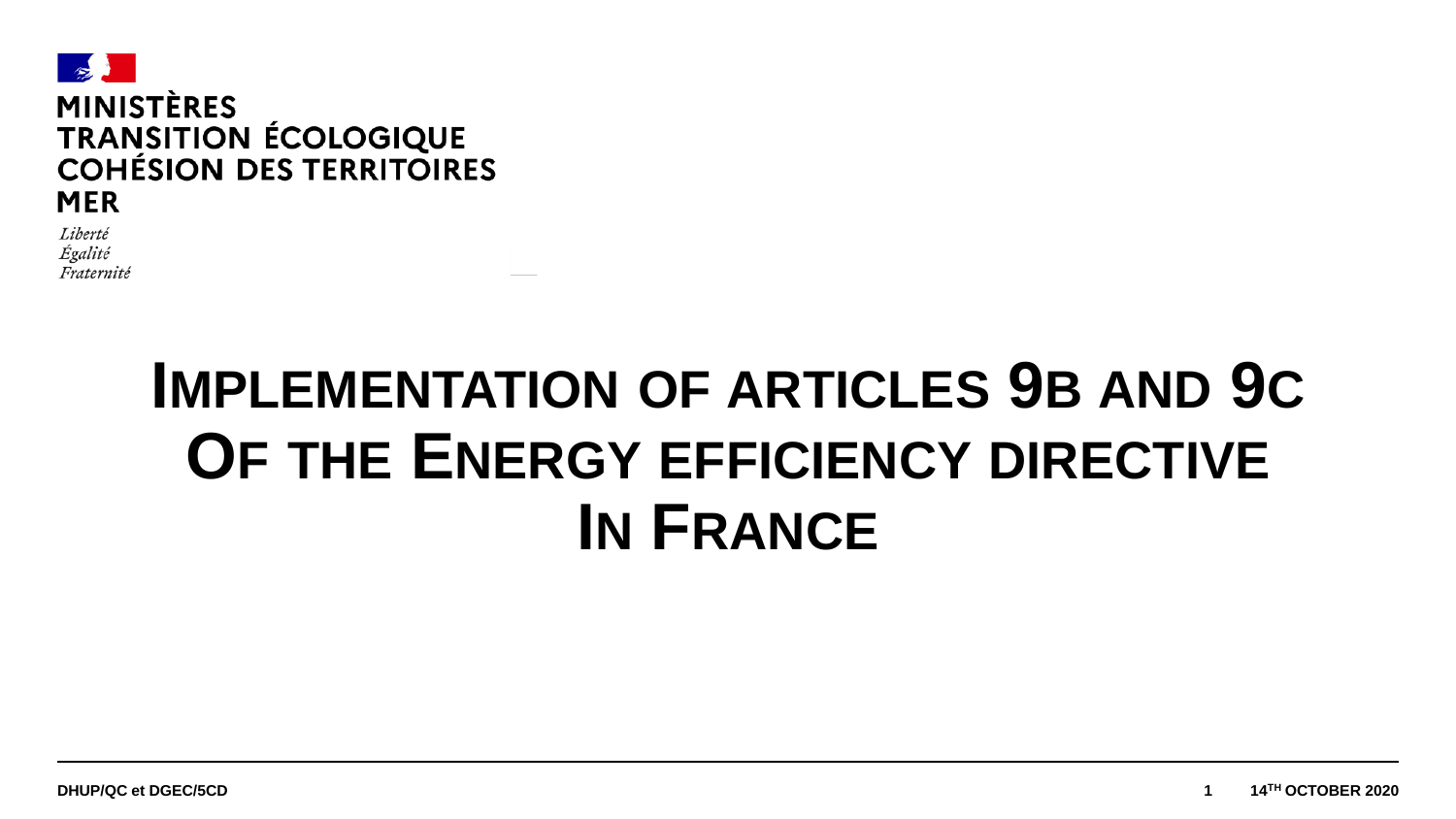# **1.Regulations for sub-metering and cost individualisation for heating, cooling and domestic hot water**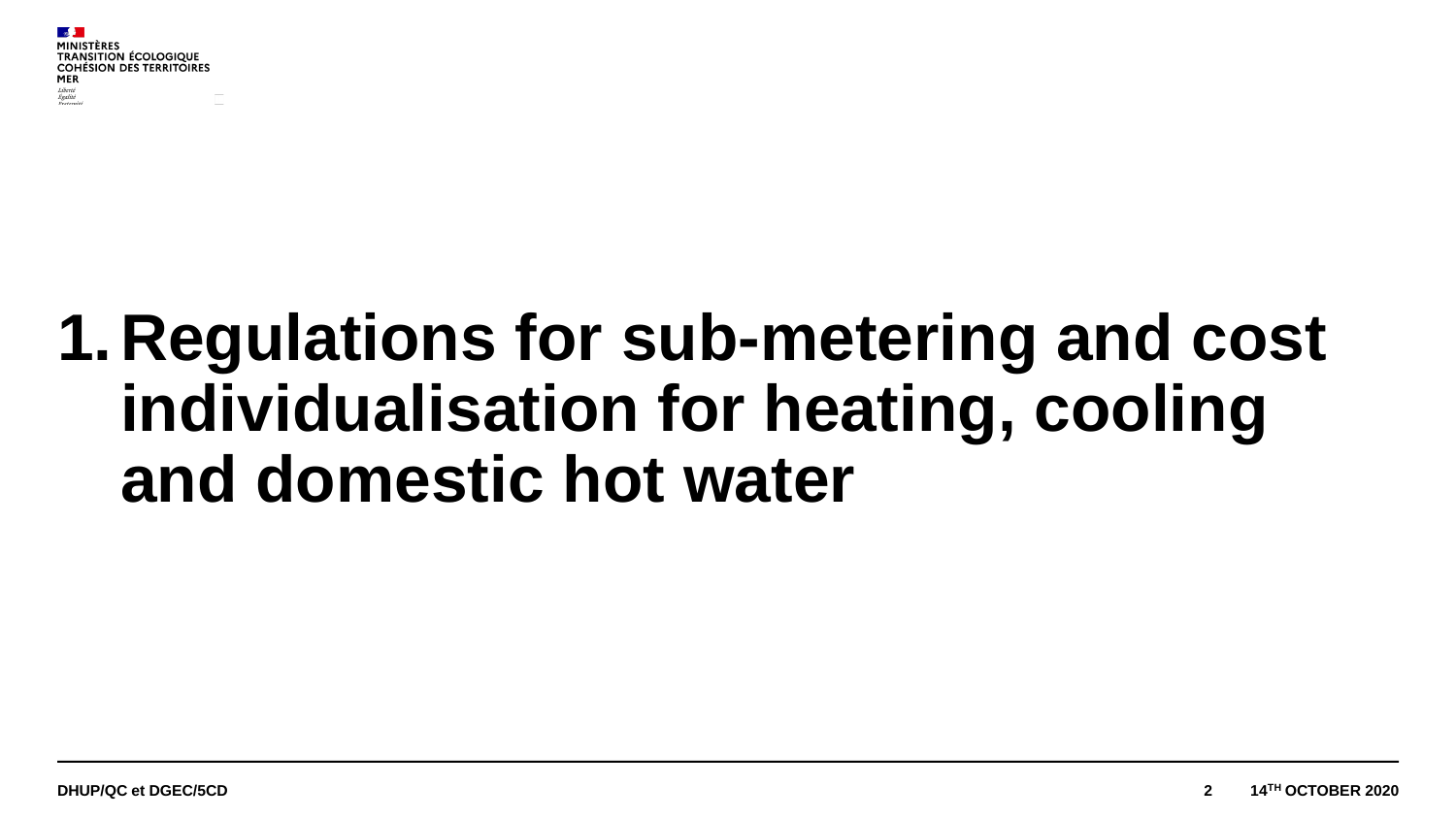#### **Rules defined in article 9b EED**

*"In multi-apartment and multi-purpose buildings with a central heating or central cooling source or supplied from a district heating or district cooling system, individual meters shall be installed to measure the consumption of heating, cooling or domestic hot water for each building unit, where technically feasible and cost effective in terms of being proportionate in relation to the potential energy savings".*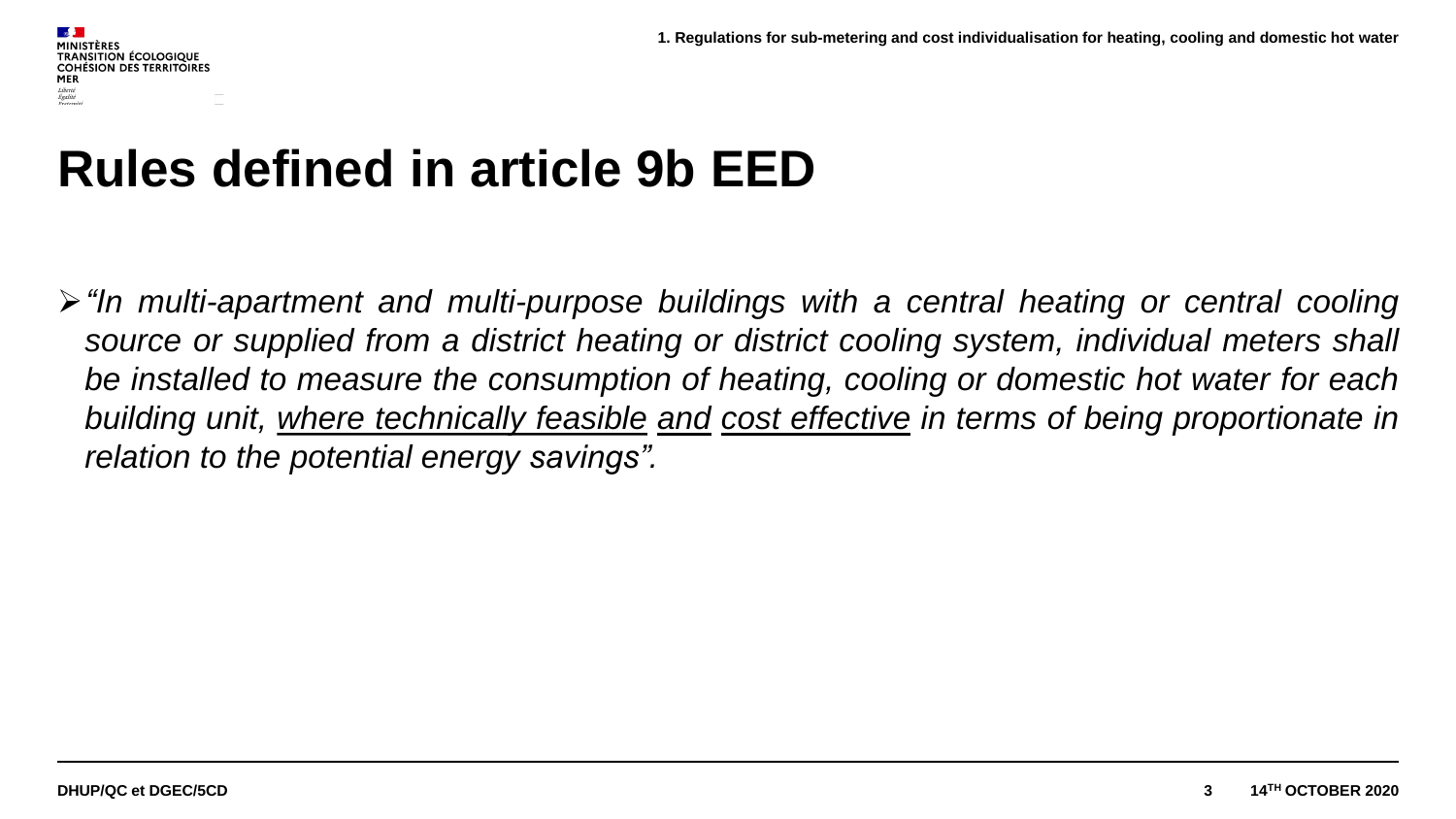#### **Rules defined in French laws**

- *First measure taken in 1974 (article 4 de la loi du 29 octobre 1974 relative aux économies d'énergie) :*
- *"Any apartment building provided with common heating must include, when it is technically possible, an installation to determine the quantity of heat and hot water supplied to each room occupied for private use. (…)*
- *A decree taken with State Council recommandation, after consulting the advisory committee* for the use of energy, will set the conditions for the application of this article, and in particular *the share of the fixed costs referred to in the previous paragraph, the execution times prescribed work, as well as the cases and conditions in which the obligation provided for in the first paragraph may be waived due to technical impossibility or excessive cost."*
- *Rule transferred from the construction code to the energy code in 2011 (article L 241-9 French energy code)*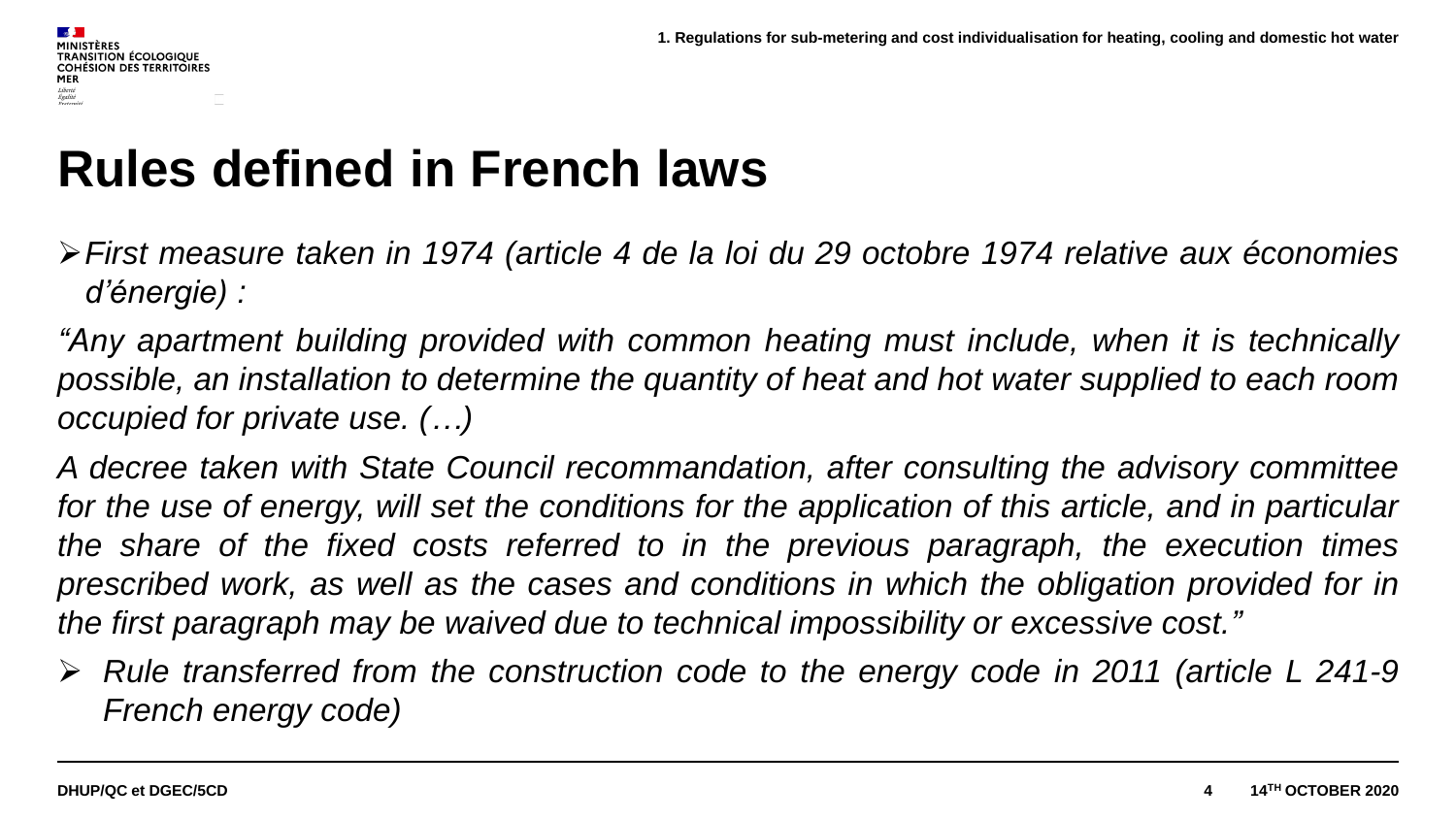#### **TRANSITION ÉCOLOGIQUE COHÉSION DES TERRITOIRES** MER Liberté<br>Égalité<br>Fraternité

#### **A first implementation text of the EED in France in 2015**

- A first implementation text in 2015, inside the law « Transition énergétique et croissance verte »
- $\triangleright$  Two application texts (decree and bylaw), with the aim to install sub-metering and cost individualization in all multi-apartements buildings, whether their energy consumption
- $\triangleright$  Few exceptions :
	- o Hotel rooms and family houses ;
	- $\circ$  Buildings where sub-metering or regulation systems cannot be installed, for technical reasons;
	- $\circ$  Recent buildings (building permit filed after 1st June 2001, subject to thermical regulation 2000)
- Tertiary buildings concerned by another text (obligation for energy economy actions till 2030, 2040 and 2050)

**=> Measure for multi-apartements strongly rejected by stakeholders : condominiums, social housing owners, …**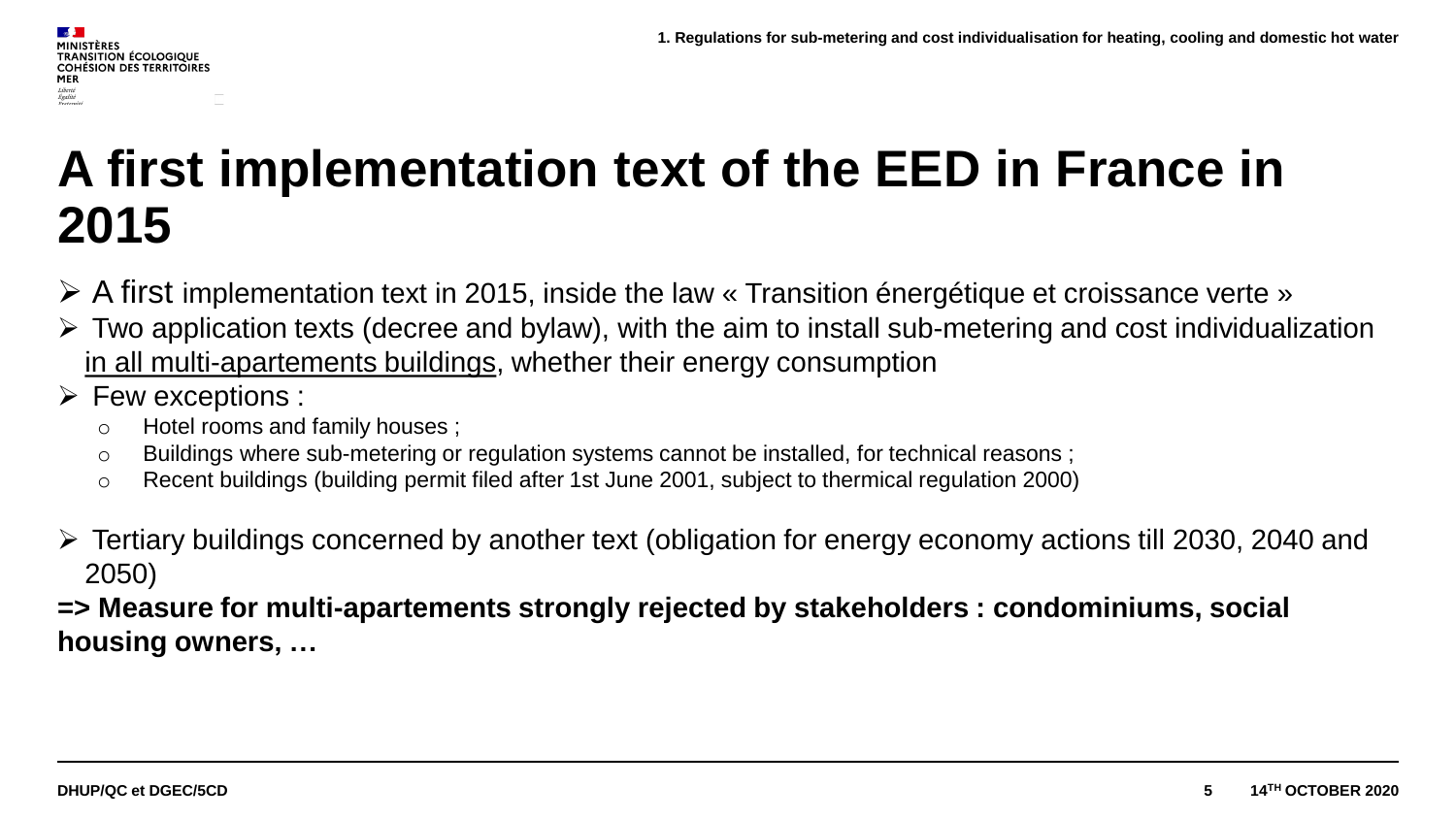#### **MINISTÈRES TRANSITION ÉCOLOGIQUE COHÉSION DES TERRITOIRES** MER Liberté<br>Égalité<br>Fraternit

#### **A second implementation in 2019, with more shades (1/3)**

 $\triangleright$  A second law in 2018, in order to take into account the new dispositions of the EED, renewed in december 2018

#### $\triangleright$  Two application texts, with more exceptions :

- o Hotel rooms and family houses ;
- o Buildings where sub-metering or regulation systems cannot be installed, for technical reasons ;
- o Buildings where sub-metering or regulations systems installation may be not cost effective, needing to replace the whole heating system
- $\triangleright$  The cost efficiency limit was fixed to 80 kWh/m<sup>2</sup> year (no obligation for buildings with a consumption < 80 kWh/m².year)
- $\triangleright$  For buildings with a consumption  $> 80$  kWh/m<sup>2</sup> year, the possibility to prove that individualisation is not cost effective (the calculation formula is defined in french regulations). Small condominiums are particularly concerned.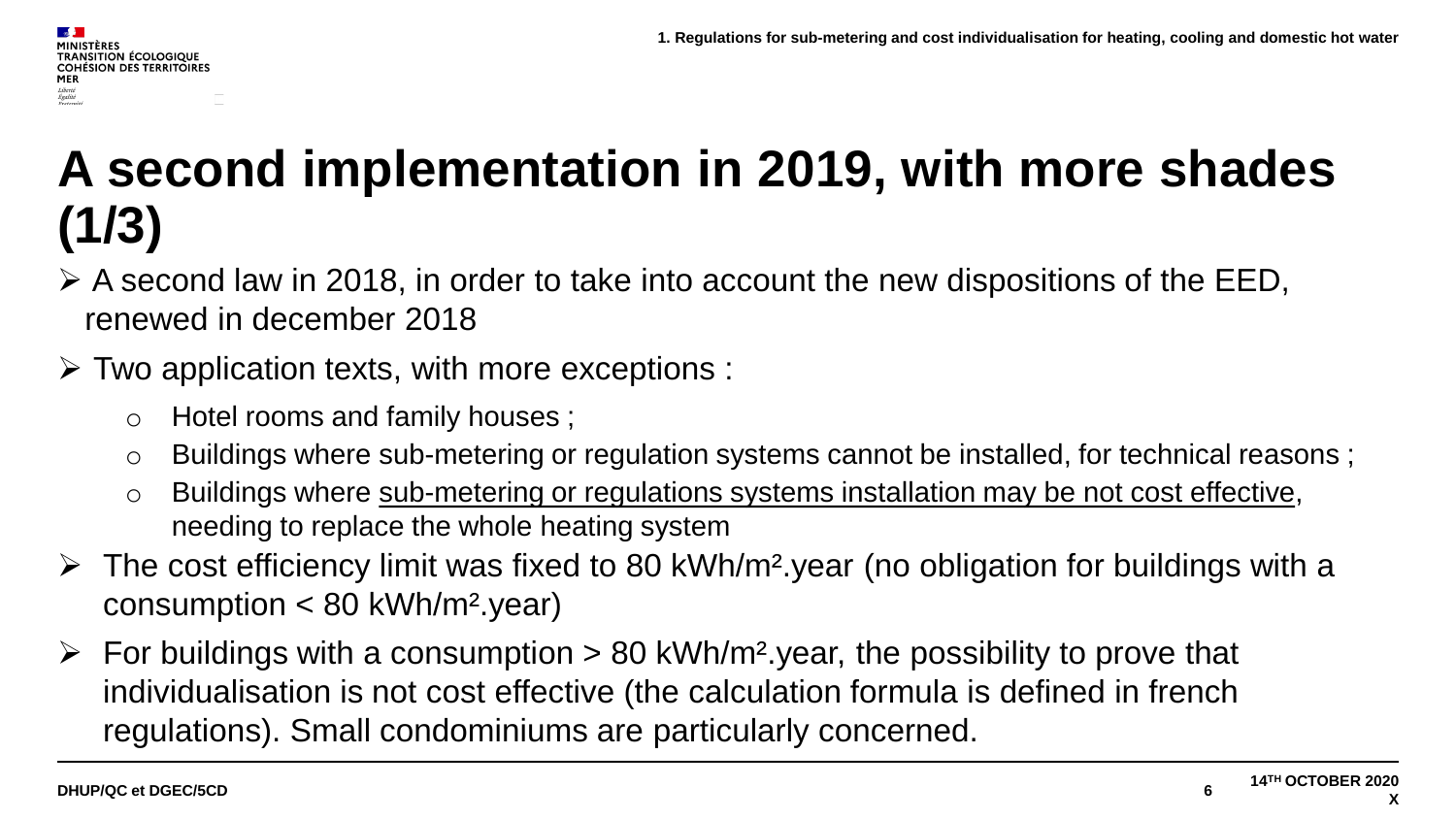#### **A second implementation in 2019, with more shades (2/3)**

#### **Remote reading :**

- $\geq$  Sub-metering systems installed from 25 october 2020 must be remotely readable by remote control
- From 1st January 2027, all sub-metering systems must be remotely readable by remote control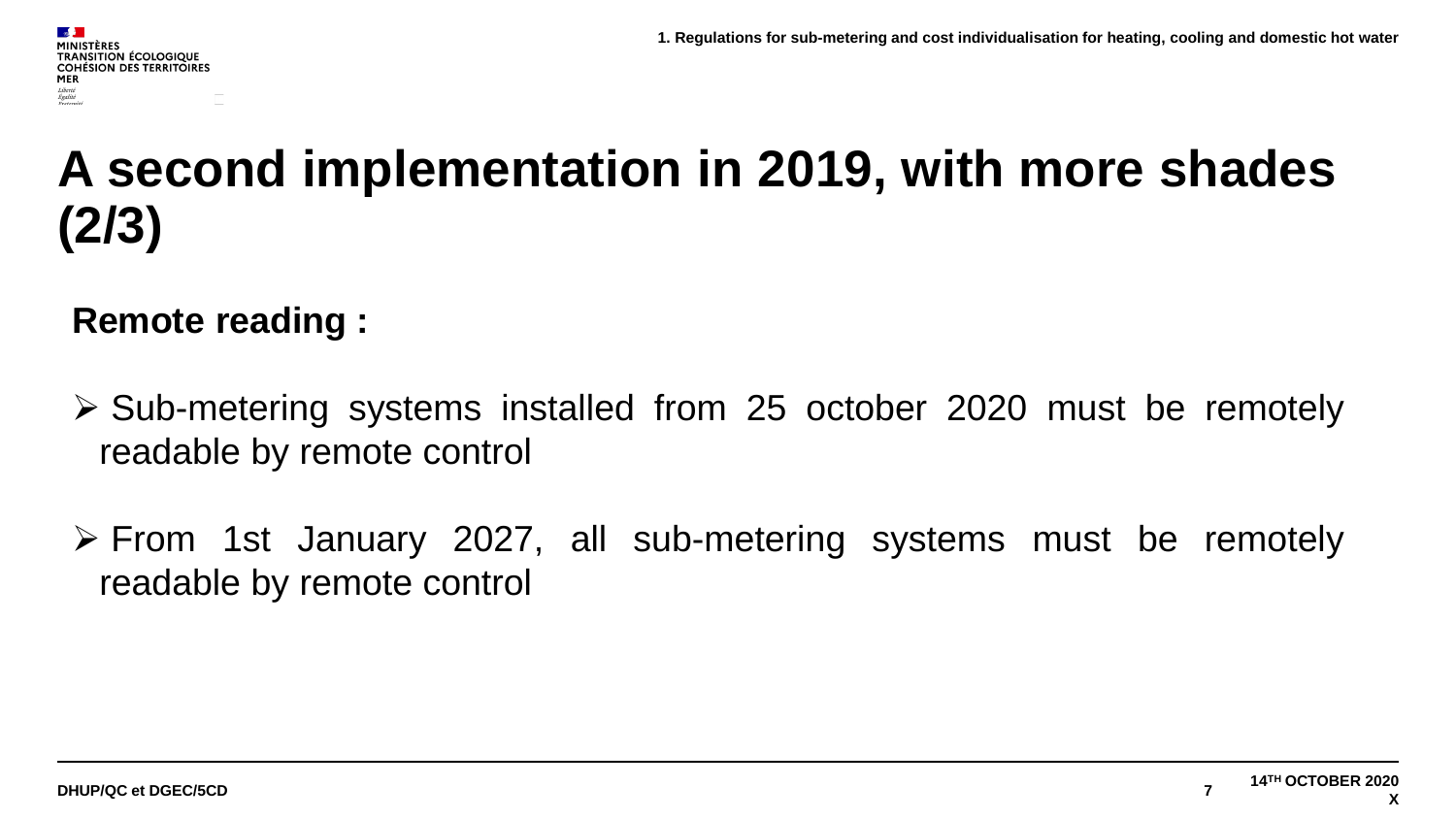#### **A second implementation in 2019, with more shades (3/3)**

France did not want to be too restrictive with radio frequency equipments, largely used, which could then stay preserved till the 1st January 2027

|                                              | <b>Social housing</b> | <b>Condominiums</b> |
|----------------------------------------------|-----------------------|---------------------|
| Cost Hire/Maintenance/Reading (€/home/year)  | 18,14                 | 35,73               |
| Cost radio frequency equipment (€/home/year) | 0,69                  | 1,3                 |
| Cost connected equipment (€/home/year)       |                       | 1,22                |
| Cost radio frequency reading / cost HMR (%)  | 3,80 %                | 3,64%               |
| Cost connected equipment / cost HMR (%)      |                       | 3.41 %              |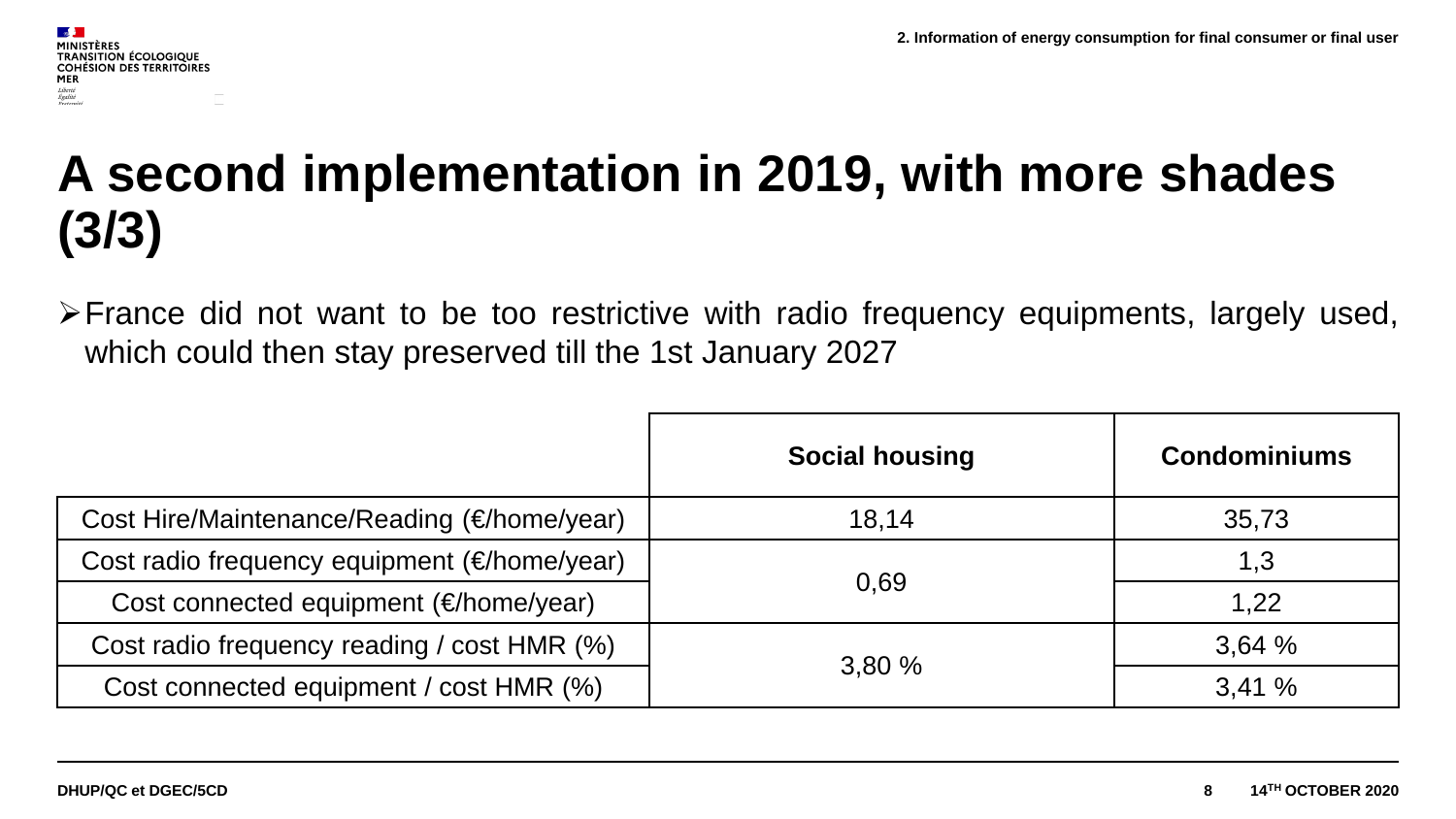## **A study by the ADEME (1/3)**

- French Agency for energetical transition, ADEME, lead a study in 2018, compiling French data about energy consumption in multi-apartements buildings
- Lots of data from industrial sector, but only few data from social housing owners and condominiums
- $\ge$  132 residential homes, with 4050 apartments
- Average energetic economy estimated to 15%, taking into account installation of submetering and regulation systems (thermostatic valves)
- $\triangleright$  Important impact of regulation systems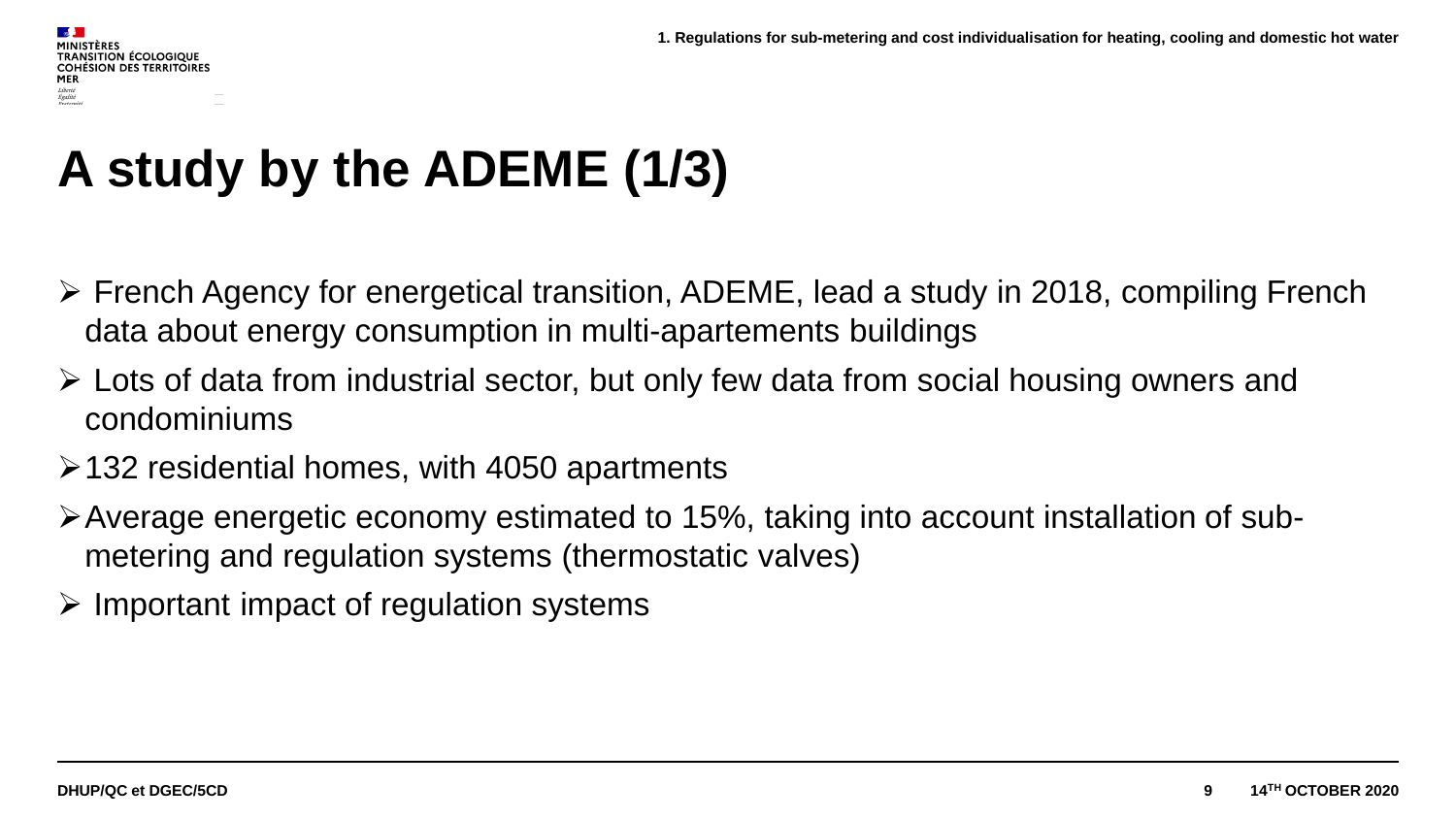#### **SALE MINISTÈRES TRANSITION ÉCOLOGIQUE COHÉSION DES TERRITOIRES** MER Liberté<br>Égalité<br>Fraternit

### **A study by the ADEME (2/3)**

 88% of buildings took advantage of heat metering and regulation  $\geq$  Only 12% lose money because of the investment  $\geq$  50% have reached more than 15% of economy Nombre de sites 10 5  $\Omega$  $-60$  $-40$  $-20$ 20 Évolution avant/après IFC en %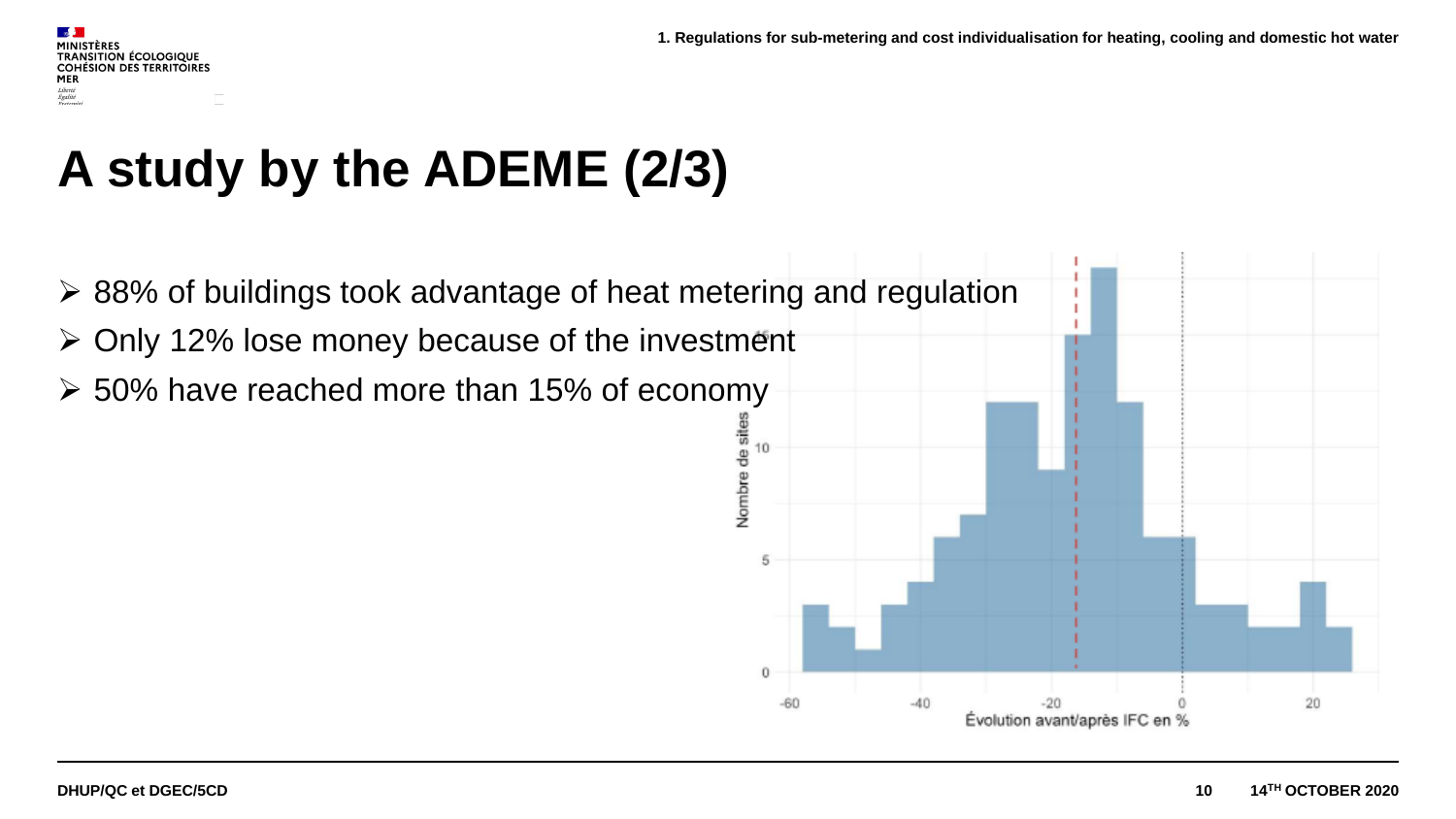### **A study by the ADEME (3/3)**

- $\triangleright$  European benchmark concludes that the average benefit is also about 15% of energy consumption (Germany, Denmark, Belgium)
- Rate of sub-metering systems : Germany, Denmark, and Belgium : more than 90%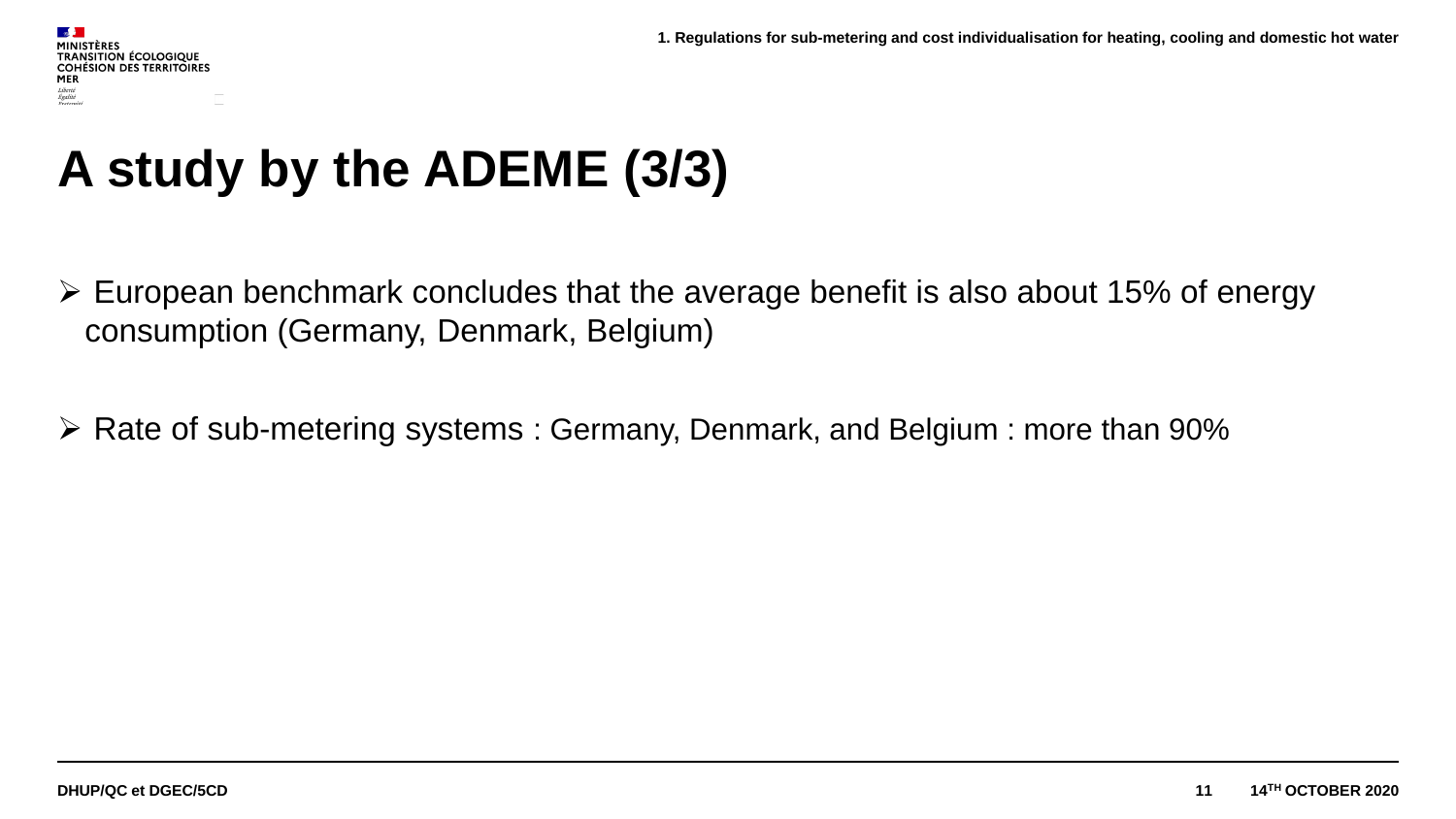# **2. Information of energy consumption for final consumer or final user**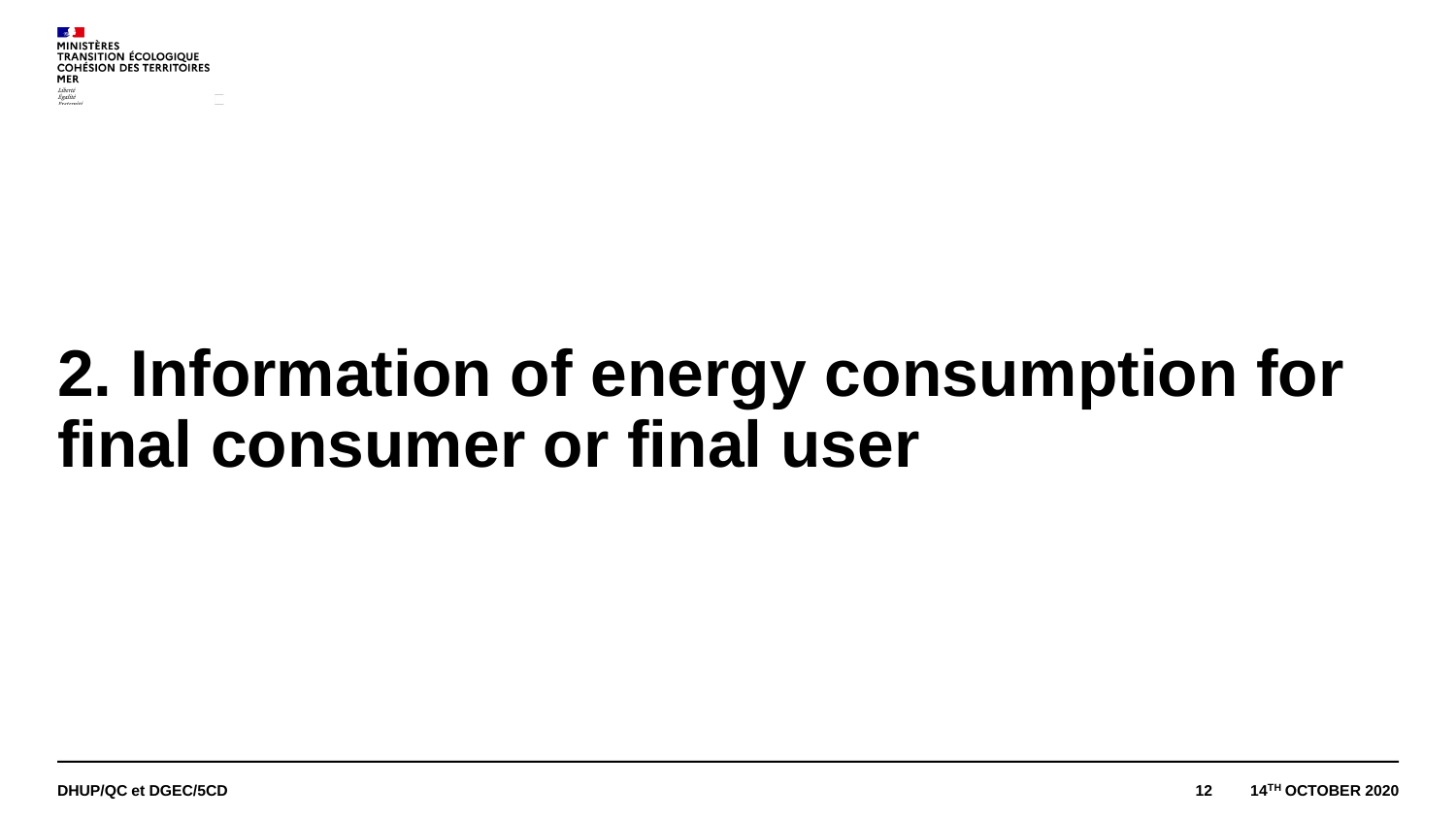#### **Rules defined in article 9b and 9c EED**

- *"Where multi-apartment or multi-purpose buildings are supplied from district heating or district cooling, or where own common heating or cooling systems for such buildings are prevalent, Member States shall ensure they have in place transparent, publicly available national rules on the allocation of the cost of heating, cooling and domestic hot water consumption in such buildings to ensure transparency and accuracy of accounting for individual consumption"*
- *"For the purposes of Articles 9a and 9b, meters and heat cost allocators installed after 25 October 2020 shall be remotely readable devices. The conditions of technical feasibility and cost effectiveness set out in Article 9b shall continue to apply"*
- *"Meters and heat cost allocators which are not remotely readable but which have already been installed shall be rendered remotely readable or replaced with remotely readable devices by 1 January 2027, save where the Member State in question shows that this is not cost-efficient"*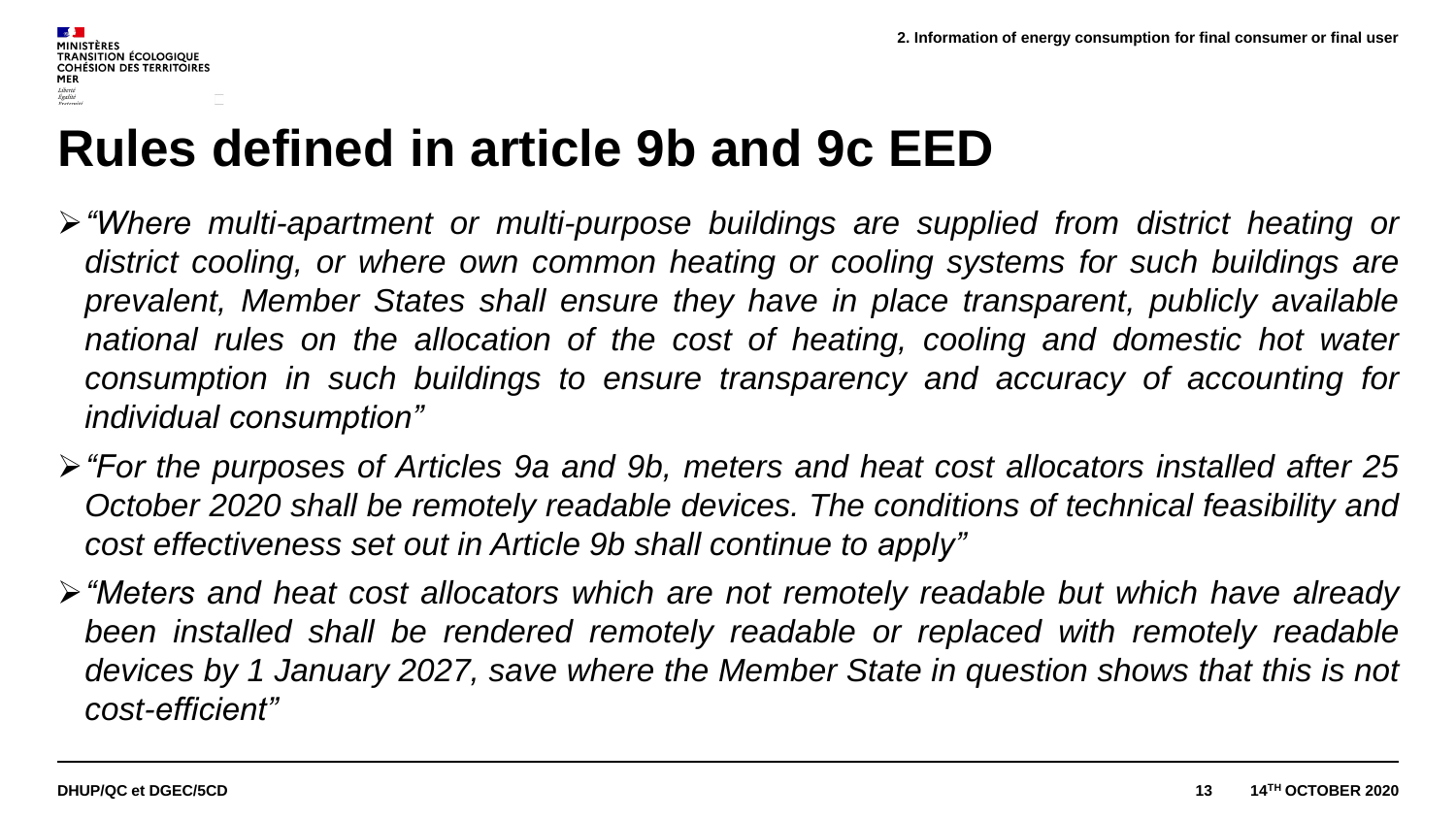#### **Information of energy consumption for final consumer or final user (1/2)**

- France has implemented the rest of the article 9b and the article 9c of the EED with an ordonnance taken on the 15th July 2020 and a decree on the 20th July 2020
- This text introduces 2 specific documents in order to give clear, regular and free information for final users :
	- Annually, final users receive a complete information based on billing (minimal information contained in the annex VIIa-3)
	- Twice a year between October 2020 and December 2021, then mensually from 2022, final users have a brief information with their consumption measured by remotely readable devices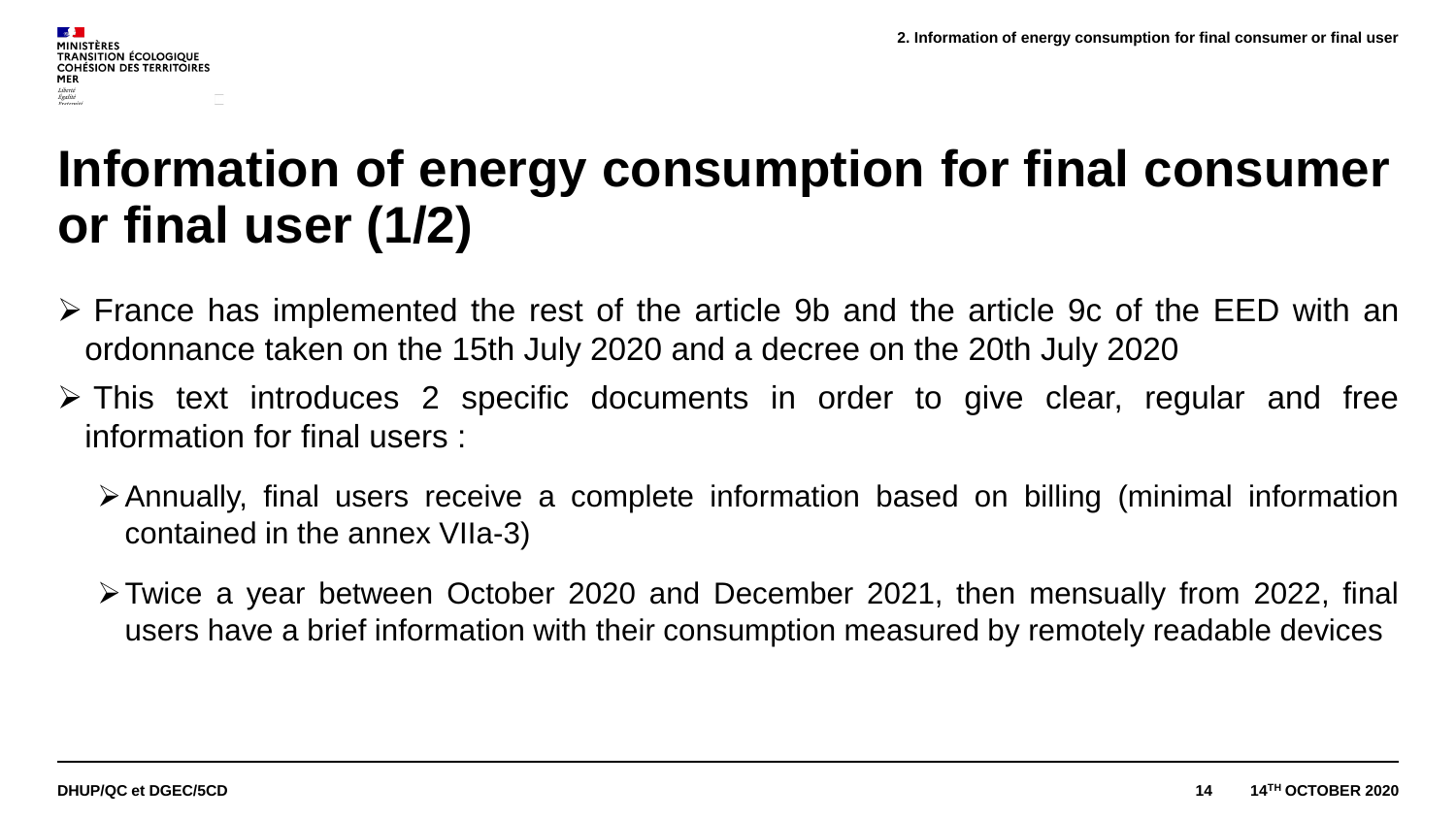**ALC MINISTÈRES** TRANSITION ÉCOLOGIQUE<br>COHÉSION DES TERRITOIRES MER Liberté<br>Égalité<br>Fraternité

#### **Information process in condominium:**